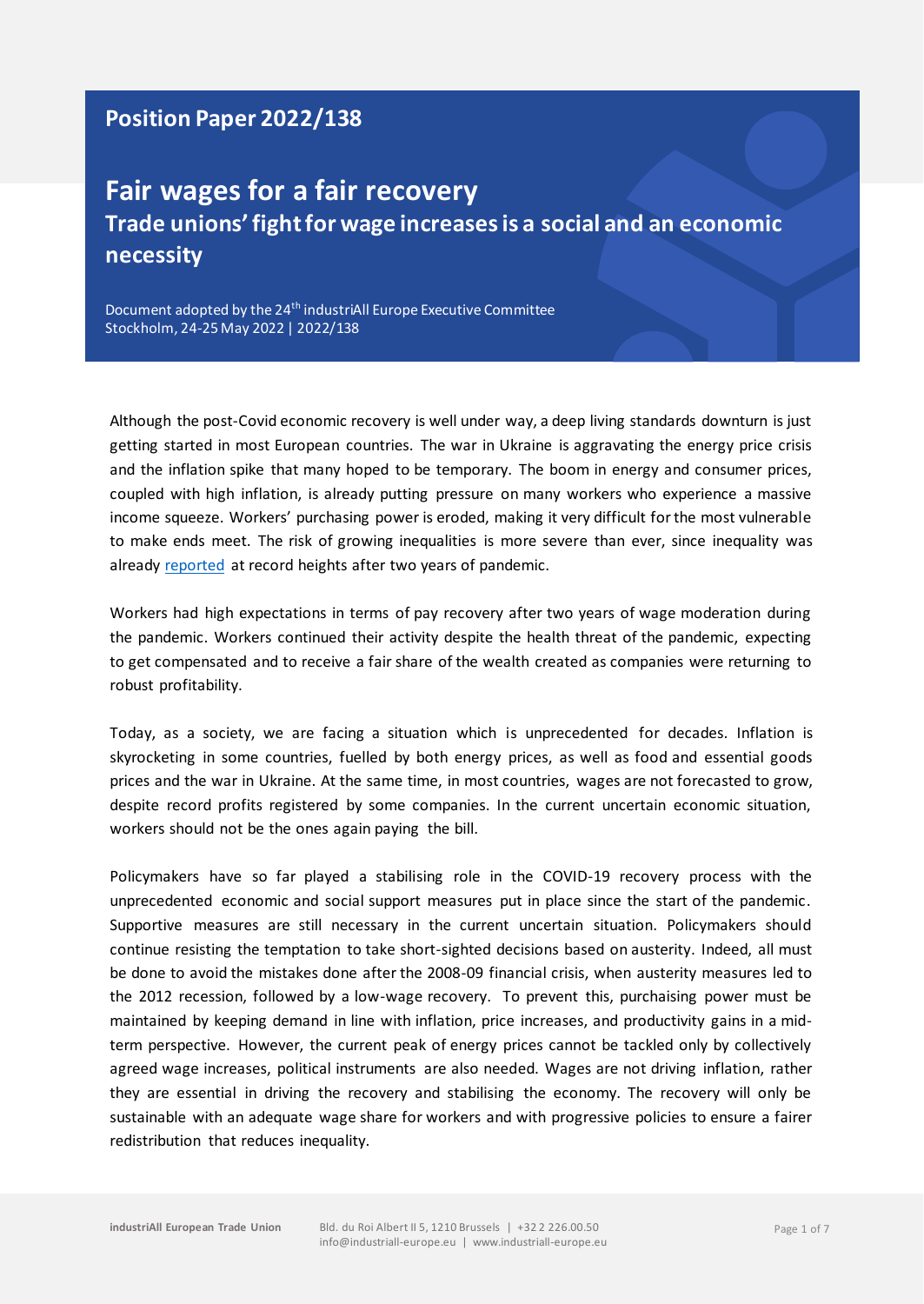

In these uncertain times, it is crucial that all actors assume responsibility and work towards a fair recovery. The economic environment remains volatile, as it is still impacted by the pandemic and the war in Ukraine. Over the past months, the recovery has been hampered by renewed restrictions, shortages of raw materials and components, and massive labour shortages. The war will only aggravate the shortages and bottlenecks. With very insecure export markets on top of everything, internal demand remains one of the key drivers of economic recovery, underpinned by strong wage increases.

In this position paper, industriAll Europe explains why workers deserve compensation in the form of a wage increase in the current context of high inflation, high prices, record corporate profits, increasing inequality and growing influence of far-right populist movements across Europe. We also present arguments that deconstruct the myth of a wage driven inflation. We continue by taking a closer look at the reality on the ground with some national examples of costs of living standards crises. We finish with demands for policymakers and employers to ensure fairer redistribution for a recovery for all.

#### **Workers need a pay raise**

At the start of 2022, company results and profits were at a record high, but wages did not grow especially quickly. This led to a situation where inflation and prices hikes were already eroding purchasing power and squeezing incomes of many families across Europe.



Figure 3. Global dividends paid since 2008

Figure 3 shows that dividends paid in 2022 [have been expected](https://www.lesechos.fr/finance-marches/marches-financiers/les-dividendes-mondiaux-devraient-depasser-les-2000-milliards-de-dollars-en-2022-1378450) to exceed the pre-crisis level by 18% , amounting to \$2,094 billion, after already rebounding strongly in 2021. However, instead of compensating workers for the profits they produced during the years of pandemic, some companies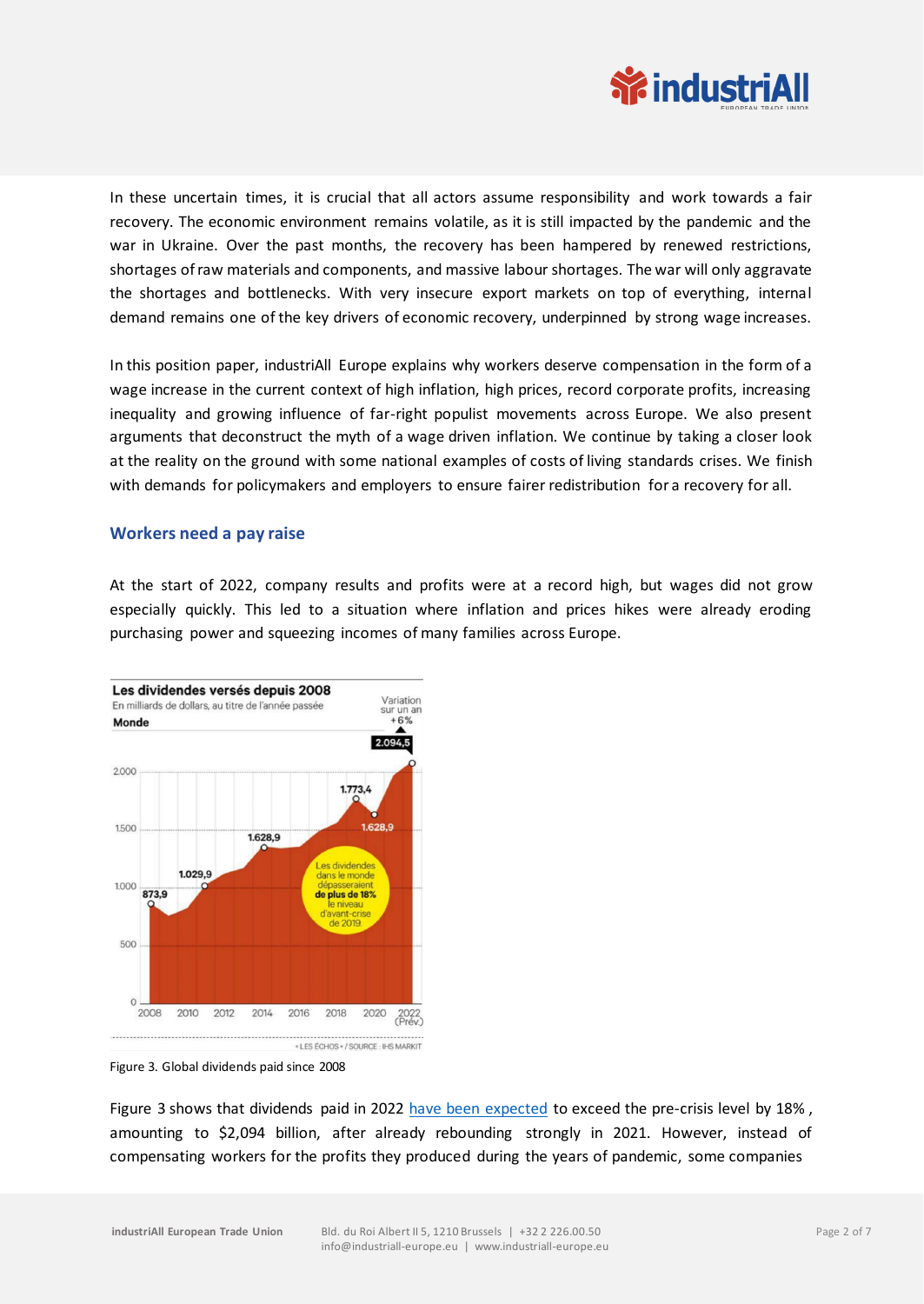

have been [buying in](https://www.handelsblatt.com/unternehmen/management/adidas-sap-und-andere-neuer-rekord-dax-konzerne-kaufen-fuer-fast-18-milliarden-euro-eigene-aktien-zurueck/27968326.html?share=mail) their own shares. This is particularly outrageous in cases where companies benefited from public support schemes and job retention schemes. These schemes enabled them to save money and keep qualified workers on board during the crisis, while the state was paying their workers out of taxpayers' contributions. The current record high profits are in part a result of this public support, which at that time was very much needed to keep the economy going and avoid mass redundancies. Like in Sweden, public support of companies should come with social conditionality.

It is high time to tackle workers' compensation, now, when profits are high, and inflation and prices are booming. Instead of arguing for wage moderation, employers should ensure that workers get compensated for the erosion of their purchasing power by giving them their fair share of the wealth they have created through wage increases. By increasing wages, employers would reinforce stable internal demand and thereby contribute to a fast recovery.

### **Wages are not driving the current inflation spike**

2022 is marked by very high inflation across Europe, with levels exceeding the values recorded over the past 25, 30 and in some cases even 40 years. High inflation is badly affecting workers, eroding their purchasing power, while prices are going up. The war in Ukraine will probably aggravate the situation over the coming months, unless protective measures for workers and society are put in place. Food and energy prices have been spiking everywhere, to the extent that in some countries, we can observe a '[cost of living catastrophe](https://www.ft.com/content/dd394dc1-076d-4d71-88dc-2a33132185c7?emailId=61d8634430eca10004c8db50&segmentId=2785c52b-1c00-edaa-29be-7452cf90b5a2)' and a ['historic shock' to incomes](https://www.ft.com/content/1b303855-cc54-4e4b-83f6-d0f3e764b6cf?emailId=6242893a53c0a40023171c03&segmentId=22011ee7-896a-8c4c-22a0-7603348b7f22).

Wage increases must ensure that workers get a fair share of the wealth they help create. At the same time, measures must be taken to protect citizens from soaring energy prices which are likely to be aggravated by the war in Ukraine. The energy price increases must be answered, while wage increases following productivity trends must take place. But employers warn against a damaging "wage-price spiral", as they are developing a very aggressive wage-moderation narrative. Unfortunately, even some economists and politicians fall into this trap and warn against wage increases.

IndustriAll Europe is very alarmed by these developments. Below, we aim to deconstruct the myth of a wage-driven inflation and to answer the burning questions of the current debate: How long will this inflation surge last? What is driving it? How can inflation be brought under control? All available evidence shows that the current inflation is not wage-driven. We also propose different solutions than austerity, which would only compromise the recovery and hamper the twin green and digital transition.

#### **1. The boom in energy prices**

The most recent Eurostat figures [show t](https://ec.europa.eu/eurostat/documents/2995521/14083883/2-07012022-AP-EN.pdf/49039c42-31ea-3513-8307-eece31d6b25a)hat the current inflation spike is driven by the explosion in energy prices (oil, gas and electricity) and not wages. Energy prices rose by 26% in December 2021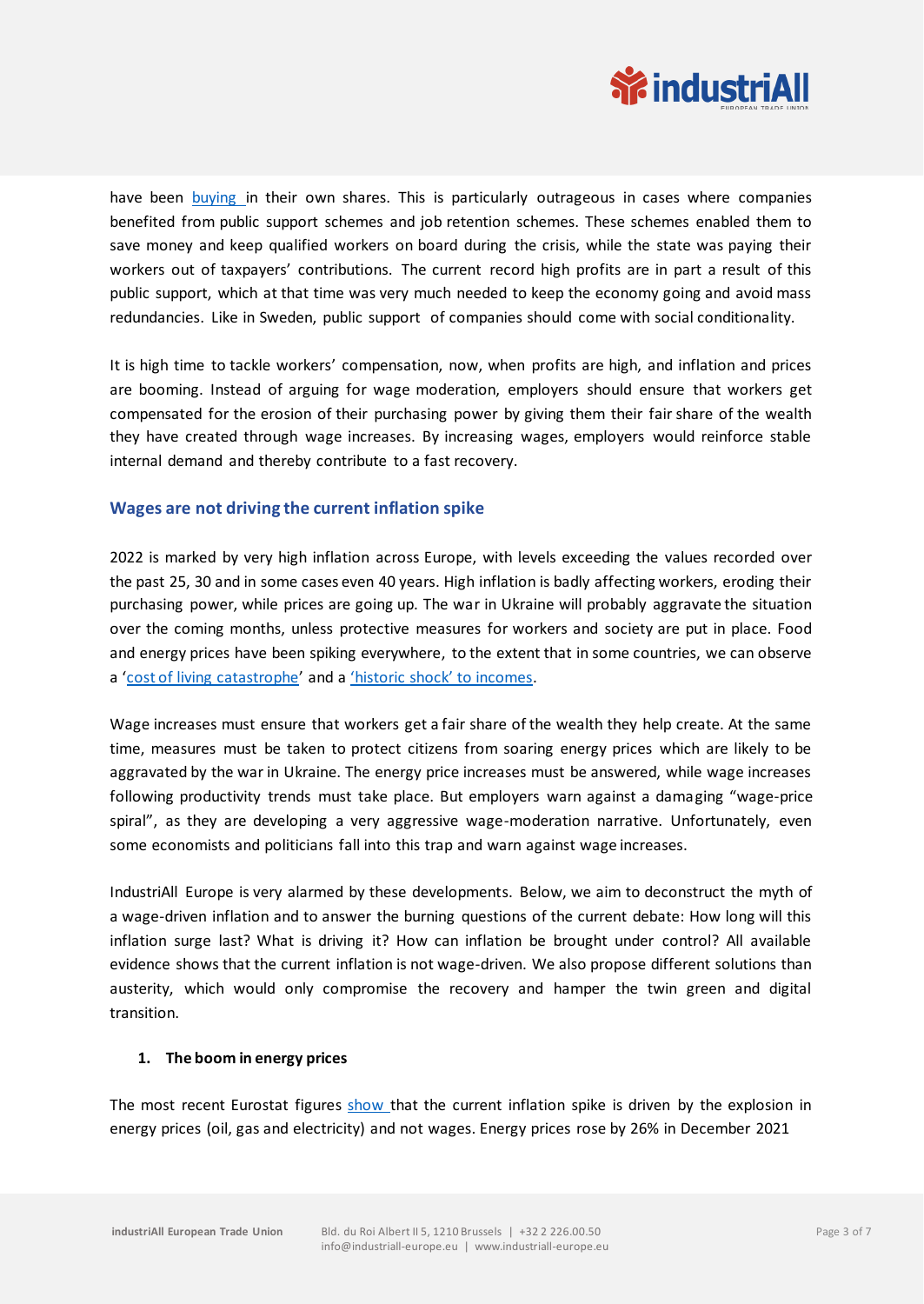

compared to 2020. Natural gas prices doubled to a record high in the run-up to December 2021 and jumped again in January 2022 after supplies from Russia slowed down.



Figure 1. Euro area annual inflation, December 2021. (Source: Eurostat)

There are still some optimistic economists, even within the European Central Bank, who see the current high inflation levels as a temporary phenomenon and assume that the energy prices will go down. However, this will likely prove to be a wrong assumption. The situation is even more complicated when we take into account the energy transition costs to decarbonise the economy and industry, as well as the impact on the war in Ukraine and sanctions on Russia. IndustriAll Europe explains this issue in detail in its [paper on the energy crisis.](https://news.industriall-europe.eu/content/documents/upload/2022/3/637831178950103727_Policy%20brief%20-%20EN%20-%20The%20energy%20prices%20crisis%20and%20the%20EU%E2%80%99s%20answers.pdf)

Other economists warn of a risk that the bank might be underestimating future inflation, because its projection assumes energy prices will not contribute to headline inflation in 2023 and 2024. Here, the energy transition is seen as increasing prices through carbon taxes and policies to dampen their social impact, ultimately resulting in inflation above the ECB's 2% target. The ultimate question here is how to control inflation without hampering the transition.

#### **2. Supply chain bottlenecks, shortages of material and lack of workers**

The supply chain bottlenecks, as well as the lack of labour forces in most sectors and material shortages continue to cause delays and push up costs for companies, resulting in higher prices of many goods. This comes at the same time as the economy is re-opening and demand is increasing faster as the available supply hampered by the bottlenecks. The two result in a temporary spike in inflation. The issue here is that both the shortages and the bottlenecks could last longer than expected. IndustriAll Europe has repeatedly [called](https://agenda.industriall-europe.eu/uploads/documents/2022/1/637781862262595382_Adopted-TheEuropeanSemiconductorIndustryNeedsAWellConceivedStrategy-EN.pdf) for an integrated industrial strategy [to secure sustainable raw materials](https://news.industriall-europe.eu/content/documents/upload/2021/6/637593401830926939_CRM-position-EN.pdf)  [supply in Europe](https://news.industriall-europe.eu/content/documents/upload/2021/6/637593401830926939_CRM-position-EN.pdf) and for the [European semiconductor sector](https://agenda.industriall-europe.eu/uploads/documents/2022/1/637781862262595382_Adopted-TheEuropeanSemiconductorIndustryNeedsAWellConceivedStrategy-EN.pdf) in order to start tackling this issue. The lack of labour force is so acute, that some employers are [reported](https://www.ft.com/content/73a589fa-e115-4286-9f8a-610f6da7cf1a?emailId=61f18ac451f54e000420c214&segmentId=2785c52b-1c00-edaa-29be-7452cf90b5a2) to have started to pay cash bonuses for interviews, as the UK is [experiencing](https://www.ons.gov.uk/employmentandlabourmarket/peopleinwork/employmentandemployeetypes/bulletins/uklabourmarket/december2021) record high 1,219 million job vacancies. Meanwile, in Germany, the government [announced](https://www.euractiv.com/section/economy-jobs/news/germany-wants-to-attract-400000-skilled-workers-from-abroad-each-year/?utm_source=piano&utm_medium=email&utm_campaign=9720&pnespid=6LNjECpAP64E3.rSqzHuFYqP7wu.U5wodLm.2LB59EBmTg_VcasMRvT7bbwDjnAXX2jNKlaDeQ) that it needs to attract 400,000 skilled workers from abroad every year to takle the unprecedented labour shortage crisis. IndustriAll Europe stresses that in order to attract workers to industries, employers must offer attractive working conditions and good wages.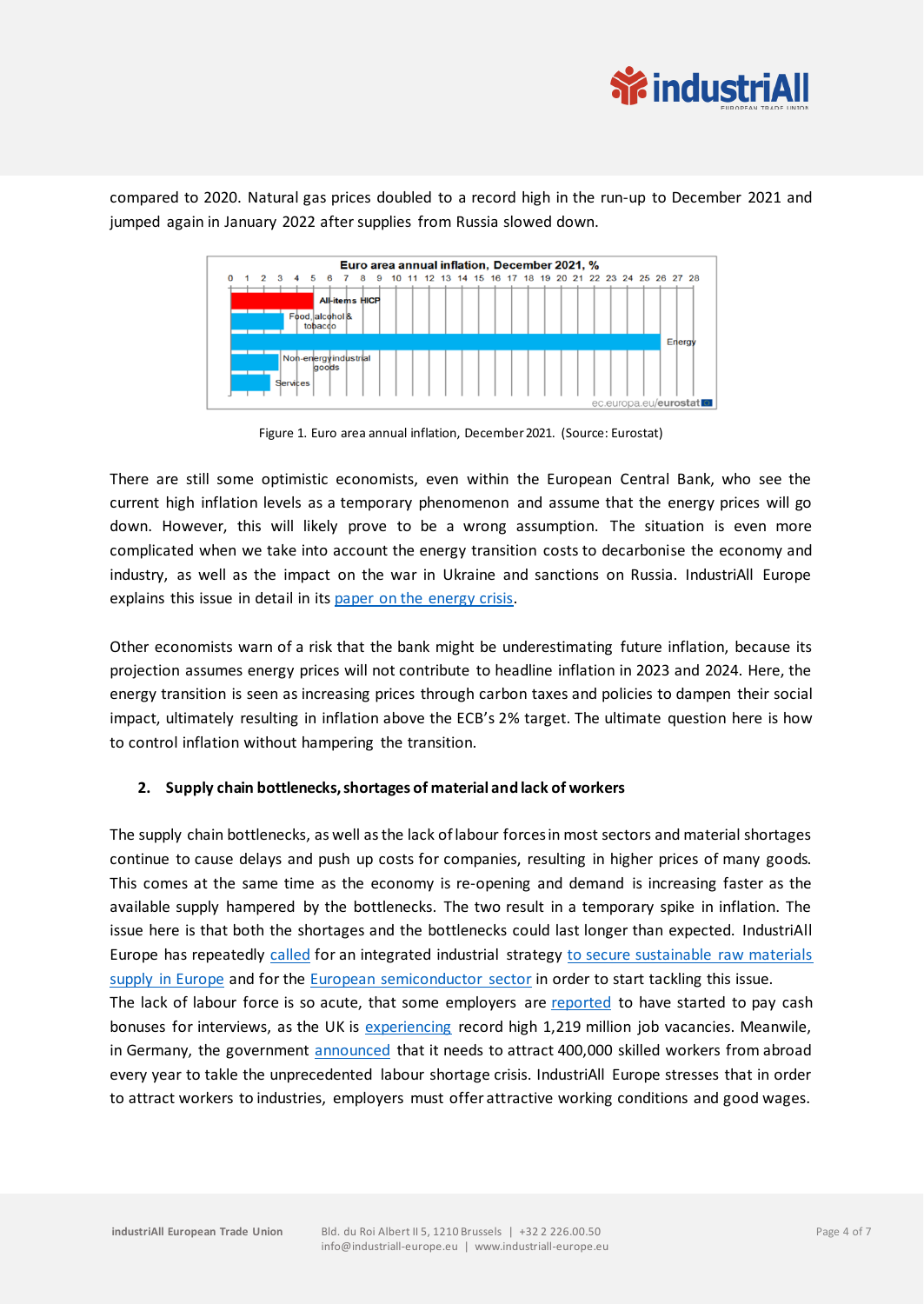

#### **3. Higherinflation as a temporary statistical base effect**

Another argument that the current high inflation is not wage-driven, is the fact that it represents in part a statistical base effect. This effect occurred because prices were exceptionally low during the pandemic. In 2020, the annual inflation rate of the EU was 0.7% (even 0.3% in the Eurozone). So, the two-year average inflation is below the ECB target of 2%. Officially, the ECB expects this temporary pressure to abate during 2022, and to return to normal inflation figures latest in 2023.

#### **The reality on the ground: 'Cost of living catastrophe'**

As reported at the industriAll Europe Collective Bargaining and Social Policy Committee, trade unions across Europe are utterly concerned by the massive income squeeze experienced by many workers. They are calling on governments to step in and on employers to shoulder their responsibilities in supporting workers during these difficult times:

- In **Austria**, trade unions call on the government to mitigate the effects of the rising inflation (almost 7% in March 2022) demanding: a price commission composed of the social partners to monitor the situation, the increase of pensions in line with inflation, a social balancing compensation that consists of a 6% pay rise, and direct payments to households.
- **Belgium** is one of the last countries in Europe with automatic wage indexation. This protects the purchasing power of workers, but only partially, as indexation does not cover the full inflation. The Belgian unions are mobilising their members to several major manifestations in 2022 to protest against the increases in living costs and to demand an automatic wage indexation.
- **Czechia** registered the highest inflation in the EU in March 2022 (12.7 %), as well as the highest energy prices. Trade unions have been proposing temporary measures to tackle the surging prices of certain commodities that are causing panic among the general population, the enforcement of market regulations and the activation of short-time working schemes.
- In **France**, households are struggling due to very high inflation. The situation is worst for vulnerable groups and pensioners, as unemployment benefits and pensions have been decreasing. Trade unions are calling for measures against companies which received public support during the pandemic and are now paying out huge dividends.
- In **Germany**, trade unions are adapting their strategies to the current fluctuating situation. In the chemical sector, IGBCE reached a short-term agreement that will expire in seven months, winning a one-off payment of 1400 euro for workers. IG Metall submits proposals directed to policymakers to reduce the effects of energy prices on households in the short term: (1) abolish the EEG levy, (2) minimise electricity tax, (3) cap gas prices, (4) introduce the increase in the basic tax allowance earlier. Furthermore, in the upcoming collective bargaining rounds in the steel and metal and electrical industries, IG Metall aims to safeguard purchasing power and stabilise real wages.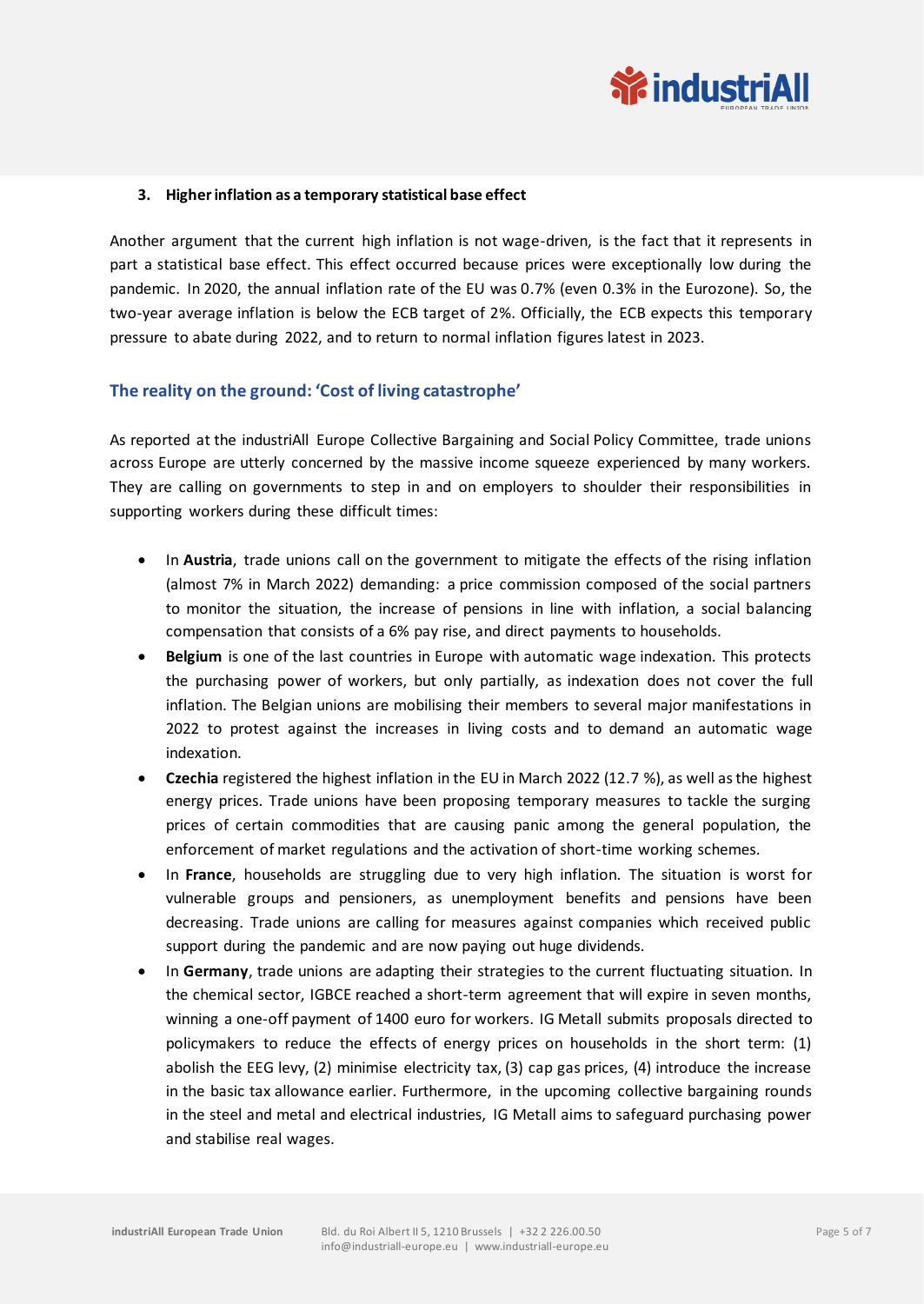

- In **Finland**, the social partners negotiated a collective agreement in two stages in order to tackle the increasing inflation rate. This means that at the end of 2022, there will be new negotiations for the salary increases for 2023 (unlike the usual two-year- agreements).
- In **Norway**, all collective agreements are concluded for a two-year period, with midterm annual negotiations on wages. In 2021 wages for industrial workers increased by 2.75%. Inflation ended on 3.5%, mainly due to a sharp increase in energy prices. That will be the background for new negotiations starting in March.
- In **Italy**, productivity gains are mainly distributed in the company-level negotiations, but company agreements do not apply to all the workers (only 30% of the total). This leads to a lack of redistribution of the profit made by the companies. Social buffers that effect the price of commodities, employment and wages have been put in place limit the crisis.
- In **Poland**, inflation reached 8%. Coal miners, who are required to work overtime and at weekends to avoid interruptions during the energy crisis, now demand a pay rise that reflects the value of their efforts.
- In **Slovakia**, trade unions are taking to the streets to protest against the rapidly declining economic and social situation of Slovak citizens and the government's failure to address the rising food and energy prices, cost of living and inflation. If the government fails to act, the trade unions are ready to call a general strike.
- **Romania** is the best example of why strong collective bargaining is needed. FSLI Petrol Energie won a 10% wage increase in their company level negotiations. Unfortunately, this cannot be extended to other workers, due to the Social Dialogue Law that limits negotiations.
- **Turkey** faces a dramatic situation due to the depreciation of the lira and record inflation. Trade unions point to increases in the price of food by 80%, of electricity by 155%, and of gas by 43% in 2021. Trade unions have now reached a collective agreement which improves the situation for workers, but the volatility continues to raise concerns.
- The **UK** could be close to a "cost of living catastrophe", as workers face an 'historic shock' to their incomes this year, unless the government intervenes. Energy prices will soar by 50% in April, when taxes are also scheduled to increase and inflation is predicted to rise to 6.8%. Wages are set to increase by 6.6% only.
- In **Sweden**, the high inflation is explained mainly by rapid increases in electricity and fuel prices. However, the Swedish wage setting system disregards temporary changes in the inflation rate. The current collective agreement, ending in March 2023, includes a 5.4% wage increase over 29 months The basis when the demands for wage increases are formulated is the international competitiveness of the sectors that are subjected to such competition and the inflation target set by the Swedish Central Bank at 2%. Wage formation is the responsibility of the social partners and agreements are reached on the national level.